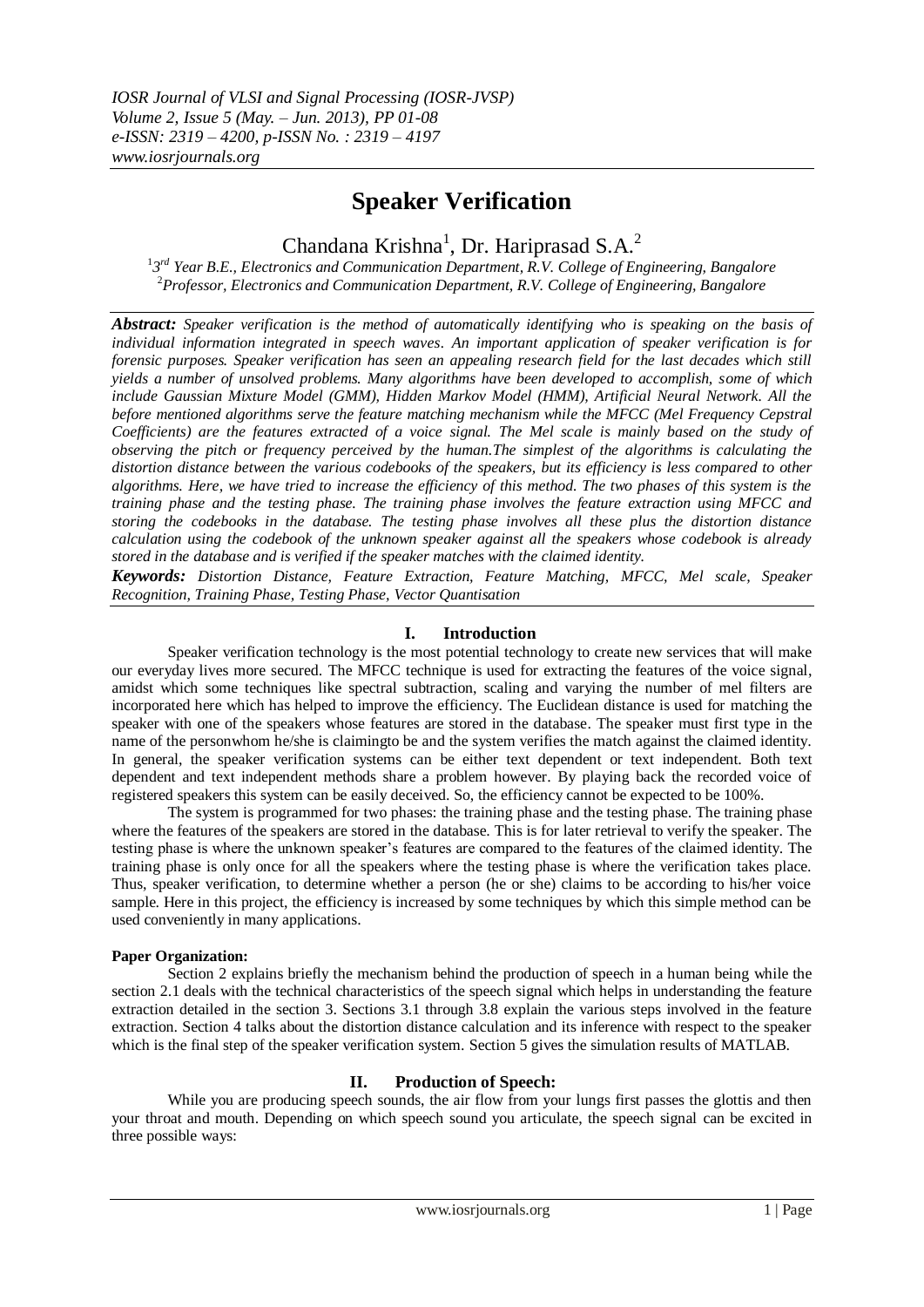• Voiced excitation: The glottis is closed. The air pressure forces the glottis to open and close periodically thus generating a periodic pulse train (triangle–shaped). This "fundamental frequency" usually lies in the range from 80Hz to 350Hz.

• Unvoiced excitation: The glottis is open and the air passes a narrow passage in the throat or mouth. This results in a turbulence which generates a noise signal. The spectral shape of the noise is determined by the location of the narrowness.

•Transient excitation: A closure in the throat or mouth will raise the air pressure. By suddenly opening the closure the air pressure drops down immediately. ("plosive burst")

With some speech sounds these three kinds of excitation occur in combination. The spectral shape of the speech signal is determined by the shape of the vocal tract (the pipe formed by your throat, tongue, teeth and lips). By changing the shape of the pipe (and in addition opening and closing the air flow through your nose) you change the spectral shape of the speech signal, thus articulating different speech sounds.

## **2.1 Technical Characteristics of the Speech Signal**

An engineer looking at (or listening to) a speech signal might characterize it as follows:

• The bandwidth of the signal is 4 kHz

• The signal is periodic with a fundamental frequency between 80 Hz and 350 Hz

• There are peaks in the spectral distribution of energy at  $(2n - 1)$  ∗500 Hz; n = 1, 2, 3, ...

• The envelope of the power spectrum of the signal shows a decrease with increasing frequency (-6dB per octave)

This is a very rough and technical description of the speech signal.After passing the glottis, the vocal tract gives a characteristic spectral shape to the speech signal. If one simplifies the vocal tract to a straight pipe (the length is about 17cm), one can see that the pipe shows resonance at certain frequencies. These frequencies are called formant frequencies. Depending on the shape of the vocal tract (the diameter of the pipe changes along the pipe), the frequency of the formants (especially of the 1st and 2nd formant) change and therefore characterize the vowel being articulated

# **III. Feature Extraction:**

The most important thing is to extract the feature from the speech signal. The features extracted discriminate among the many speakers. The speech feature extraction in a categorization problem is about reducing the dimensionality of the input vector while maintaining the discriminating power of the signal. The extracted features should meet some criteria while dealing with the speech signal, such as:

- Easy to measure extracted speech features
- It should not be susceptible to mimicry
- It should show little fluctuation from one speaking environment to another
- It should be stable over time
- It should occur frequently and naturally in speech

In this project, we are using Mel Frequency Cepstral Coefficients (MFCC) technique to extract features from the speech signal and compare with the features already stored for the speaker in the database. The figure below shows the complete pipeline of Mel Frequency Cepstral Coefficients.



| ٧ |
|---|
|---|

www.iosrjournals.org 2 | Page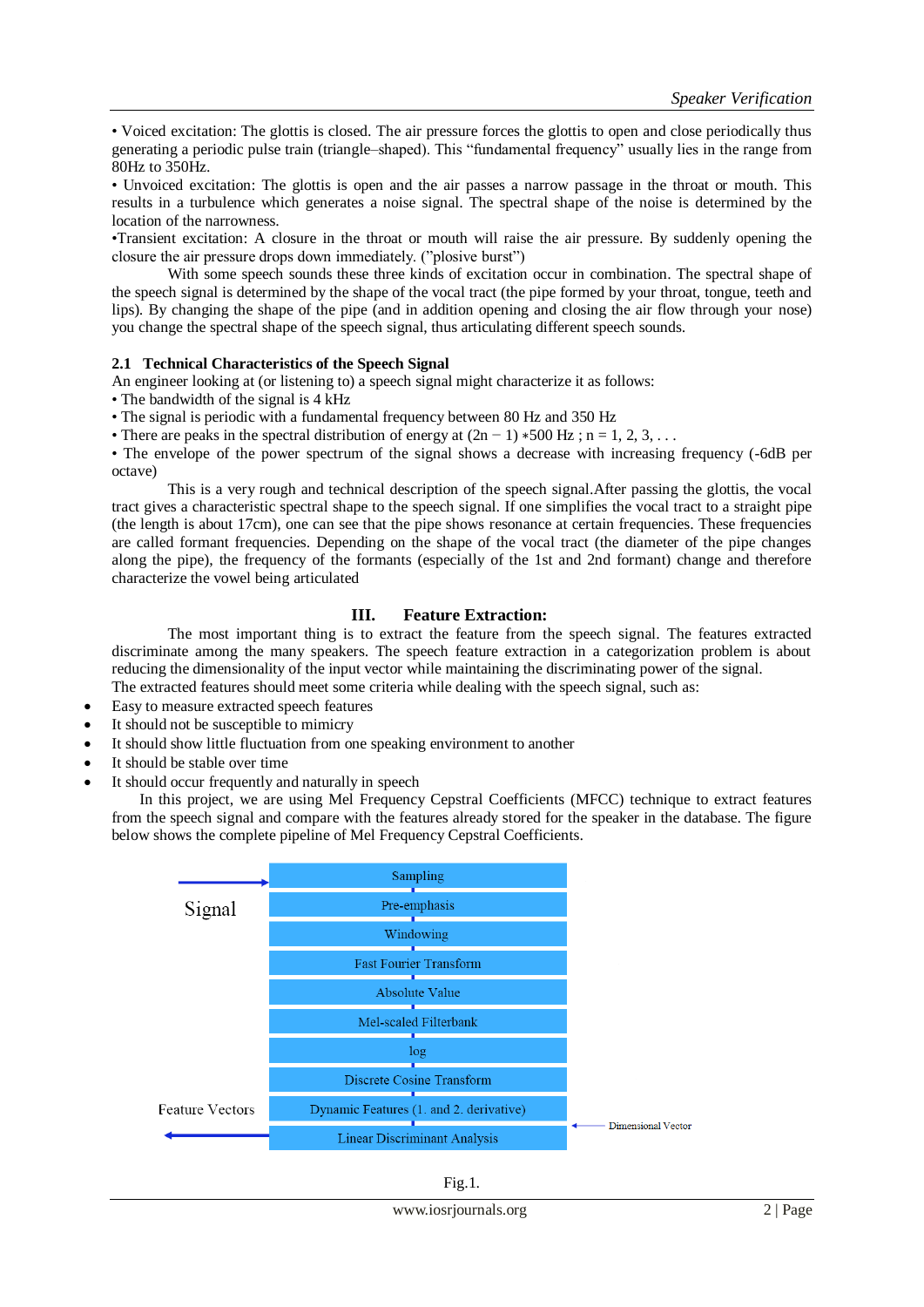# **3.1 Spectral Subtraction:**

It is also known as Magnitude Spectral Subtraction, because it is the magnitude of the noise spectrum that is being subtracted from the noisy signal.

# **3.2 Scaling:**

The voice signal obtained from different speakers have different ranges of amplitudes. This affects the distortion distance to be calculated at the end which directly hinders the efficiency and the error rates increase. Hence, here the voice signals are scaled or mapped to a pre-defined amplitude range. This makes sure that allthe voice signals have the same amplitude ranges and hence does not contribute towards reduction of efficiency. If scaling is not done, then if the amplitude of speaker 1 is twice that of speaker 2, then the distortion distance also happens to double, which will not let us fix a threshold value to decide if the speaker and claimed identity are matching. But if the scaling is done, then such problems won"t arise and a threshold value with respect to distortion distance can be fixed and will help us distinguish between the false identity claimer and true identity claimer.

# **3.3 Framing and Windowing:**

As shown in the figure below the speech signal is slowly varying over time and it is called quasi stationery.



$$
Fig. 2.
$$

Above plot shows the word spoken by speaker. The recordings were digitised at f samples is equal to 8,000 samples per second. Time goes from left to right and amplitude is shown vertically. When the speech signal is examined over a short period of time such as 5 to 100 milliseconds, the signal is reasonably stationery, and therefore this signals are examined in short time segment (this is required as already described above), short time segments is referred to as a spectral analysis. This means that the signal is blocked into 20-30 milliseconds of each frame. And to avoid the loss of any information due to windowing adjacent frame is overlap with each other by 30 percent to 50 percent. As soon as the signal has been framed, each frame is multiplied with the window function  $w(n)$  with length N. The function below we are using is called hamming window function Where  $N =$  Length of the frame.

$$
w(n) = 0.54 - 0.46 \cos\left(\frac{2\pi n}{N-1}\right), 0 \le n \le N-1
$$

## **3.4 Hamming Window:**

Hamming window is also called the raised cosine window. The equation and plot for the Hamming window shown below. In a window function there is a zero valued outside of some chosen interval. For example, a function that is stable inside the interval and zero elsewhere is called a rectangular window that illustrate the shape of its graphical representation. When signal or any other function is multiplied by a window function, the product is also zero valued outside the interval. The windowing is done to avoid problems due to truncation of the signal. Window function has some other applications such as spectral analysis, filter design,and audio data compression such as Vorbis.



www.iosrjournals.org 3 | Page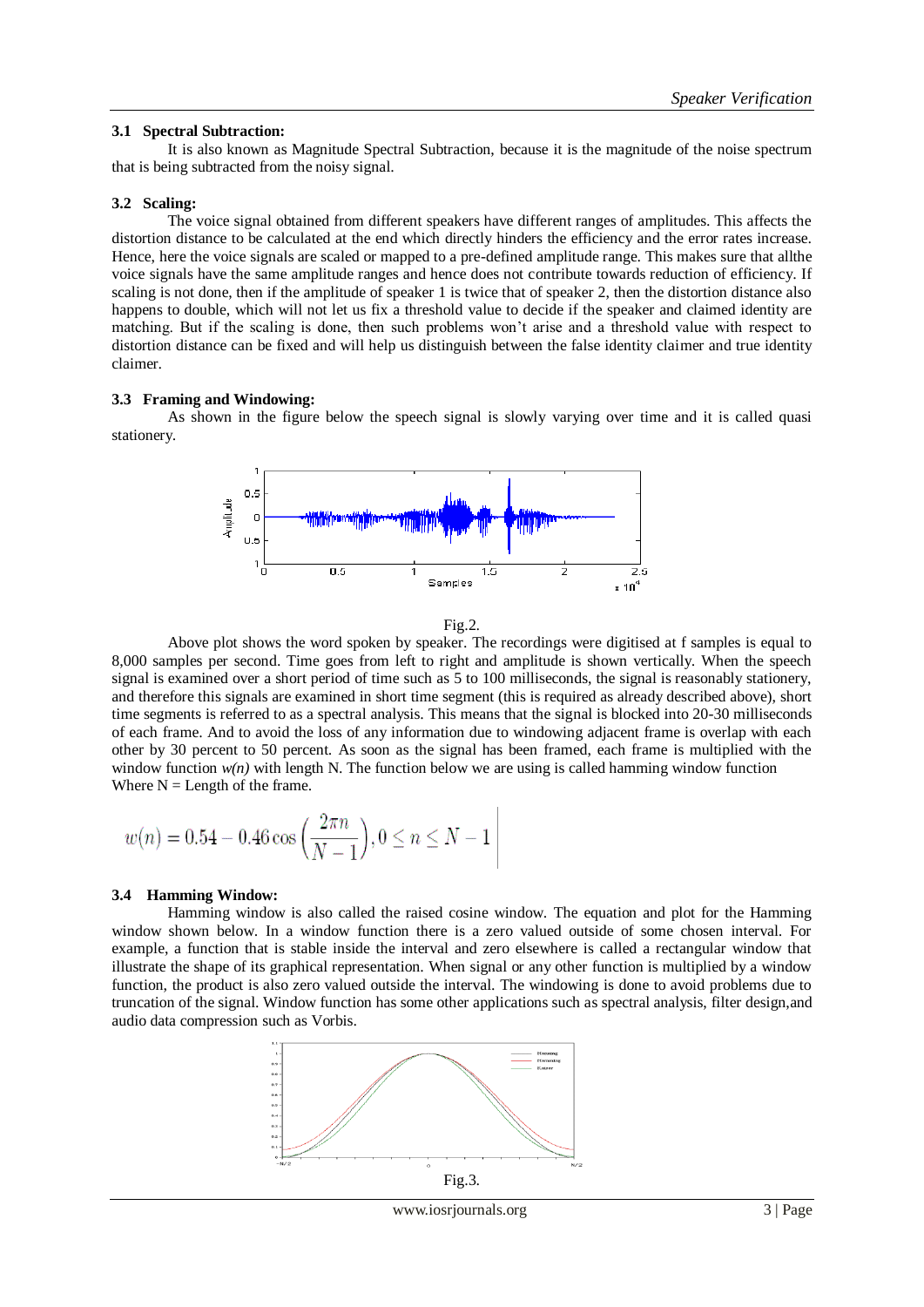# **3.5Cepstrum:**

Cepstrum name was derived from the spectrum by reversing the first four letters of spectrum. We can say cepstrum is the Fourier Transformer of the log with unwrapped phase of the Fourier Transformer.

Mathematically we can say Cepstrum of signal  $= FT(log(FT(the$ 

# signal $)$ +j2 m)

Where m is the integer required to properly unwrap the angle or imaginary part of the complex log function.

Algorithmically we can say – Signal - FT - log - phase unwrapping - FT -Cepstrum.

For defining the real values real cepstrum uses the logarithm function. While for defining the complex values whereas the complex cepstrum uses the complex logarithm function. The real cepstrum uses the information of the magnitude of the spectrum where as complex cepstrum holds information about both magnitude and phase of the initial spectrum, which allows the reconstruction of the signal. We can calculate the cepstrum by many ways. Some of them need a phase-warping algorithm, others do not. Figure below shows the pipeline from signal to cepstrum.



#### Fig.4.

As we discussed in the Framing and Windowing section that speech signal is composed of quickly varying part e(n) excitation sequence convolved with slowly varying part (n) vocal system impulse response.

$$
s(n) = e(n) * \theta(n)
$$

$$
c_s(n) = \mathfrak{F}^{-1}\left\{ \log |\mathfrak{F}\{s(n)\}| \right\} \Big|
$$

Once we convolved the quickly varying part and slowly varying part it makes difficult to separate the two parts, cepstrum is introduced to separate this two parts. The equation for the cepstrum is given below:

 $\mathfrak{F}% _{0}$ 

is the Discrete Time Fourier Transformer and

$$
x^{-1}
$$

 is the Inverse Discrete Time Fourier Transformer. By moving the signal from time domain to frequency domain convolution becomes the multiplication.

The multiplication becomes the addition by taking the logarithm of the spectral magnitude.

$$
S(\omega) = E(\omega)\Theta(\omega)
$$
  

$$
log|S(\omega)| = log|E(\omega)\Theta(\omega)| = log|E(\omega)| + log|\Theta(\omega)| = C_e(\omega) + C_\theta(\omega)
$$

The Inverse Fourier Transform work individually on the two components as it is linear.

$$
c_s(n) = \mathfrak{F}^{-1}\big\{C_e(\omega) + C_\theta(\omega)\big\} = \mathfrak{F}^{-1}\big\{C_e(\omega)\big\} + \mathfrak{F}^{-1}\big\{C_\theta(\omega)\big\} = c_e(n) + c_\theta(n)
$$

The domain of the signal *cs*(*n*) is called the quefrency-domain.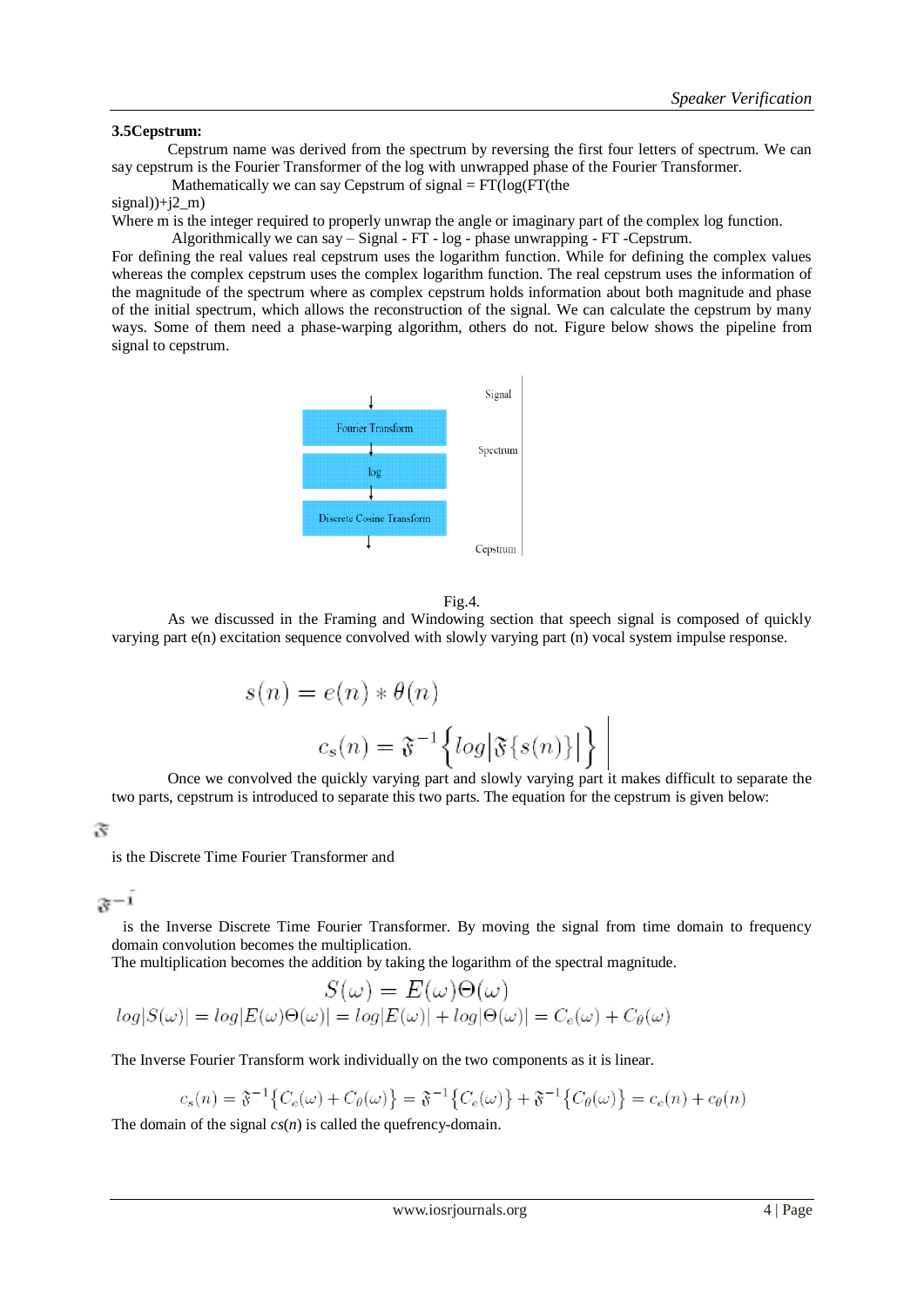## **3.6 Mel Frequency Cepstral Coefficients (MFCC):**

In this project we are using Mel Frequency Cepstral Coefficient. MFCC is based on the human peripheral auditory system.Mel frequency Cepstral Coefficients are coefficients that represent audio based on perception. This coefficient has a great success in speaker verification application. It is derived from the Fourier Transform of the audio clip. The human ear does not show a linear frequency resolution but builds several groups of frequencies and integrates the spectral energies within a given group. Furthermore, the mid-frequency and bandwidth of these groups are non-linearly distributed. The frequency bands are positioned logarithmically, whereas in the Fourier Transform the frequency bands are not positioned logarithmically. As the frequency bands are positioned logarithmically in MFCC, it approximates the human system response more closely than any other system. These coefficients allow better processing of data. In the Mel Frequency Cepstral Coefficients the calculation of the Mel Cepstrum is same as the real Cepstrum except the Mel Cepstrum"s frequency scale is warped to keep up a correspondence to the Mel scale.

The Mel scale is mainly based on the study of observing the pitch or frequency perceived by the human. The scale is divided into the units mel.The human perception of the frequency contents of sounds for speech signals does not follow a linear scale. Thus for each tone with an actual frequency *t* measured in Hz, a subjective pitch is measured on a scale called the 'Mel Scale' .The mel frequency scale is a linear frequency spacing below 1000 Hz and logarithmic spacing above1kHz.As a reference point, the pitch of a 1 kHz tone, 40 dB above the perceptual hearing threshold, is defined as1000 Mels. Figure below shows the example of normal frequency is mapped into the Mel frequency.



The above equationsshow the mapping the normal frequency into the Mel frequency and the inverse to get back the normal frequency respectively.

Human perception of frequency contents of sounds for speech signal does not follow a linear scale. Thus for each tone with an actual frequency, f, measured in Hz, a subjective pitch is measured on a scale called the "Mel" scale. The Mel frequency scale is a linear frequency spacing below 1000Hz and a logarithmic spacing above 1000Hz .As a reference point, the pitch of a 1 KHz tone, 40dB above the perceptual hearing threshold, is defined as 1000 mels. Here we are using thebank filter to warping the Mel frequency. Utilizing the bank filter is much more convenient to do Mel frequency warping, with filters centred according to Mel frequency. According to the Mel frequency the width of the triangular filters vary and so the log total energy in a critical band around the centre frequency is included. After warping are a number of coefficients. At times the results are optimized by using a certain number of mel filters (12 filters is default in case of melcepst.m MATLAB file).

Finally we are using the Inverse Discrete Fourier Transformer for the cepstral coefficients calculation. In this step we are transforming the log of the quefrency domain coefficients to the frequency domain. Where N is the length of the DFT we used in the cepstrum section.

$$
V^{(k)} = \sum_{N/2}^{N/2} S(i) H_k(i)
$$

$$
c(n) = \frac{1}{N'} \sum_{k=0}^{N'-1} Y(k) e^{j\frac{k2\pi}{N'}n}
$$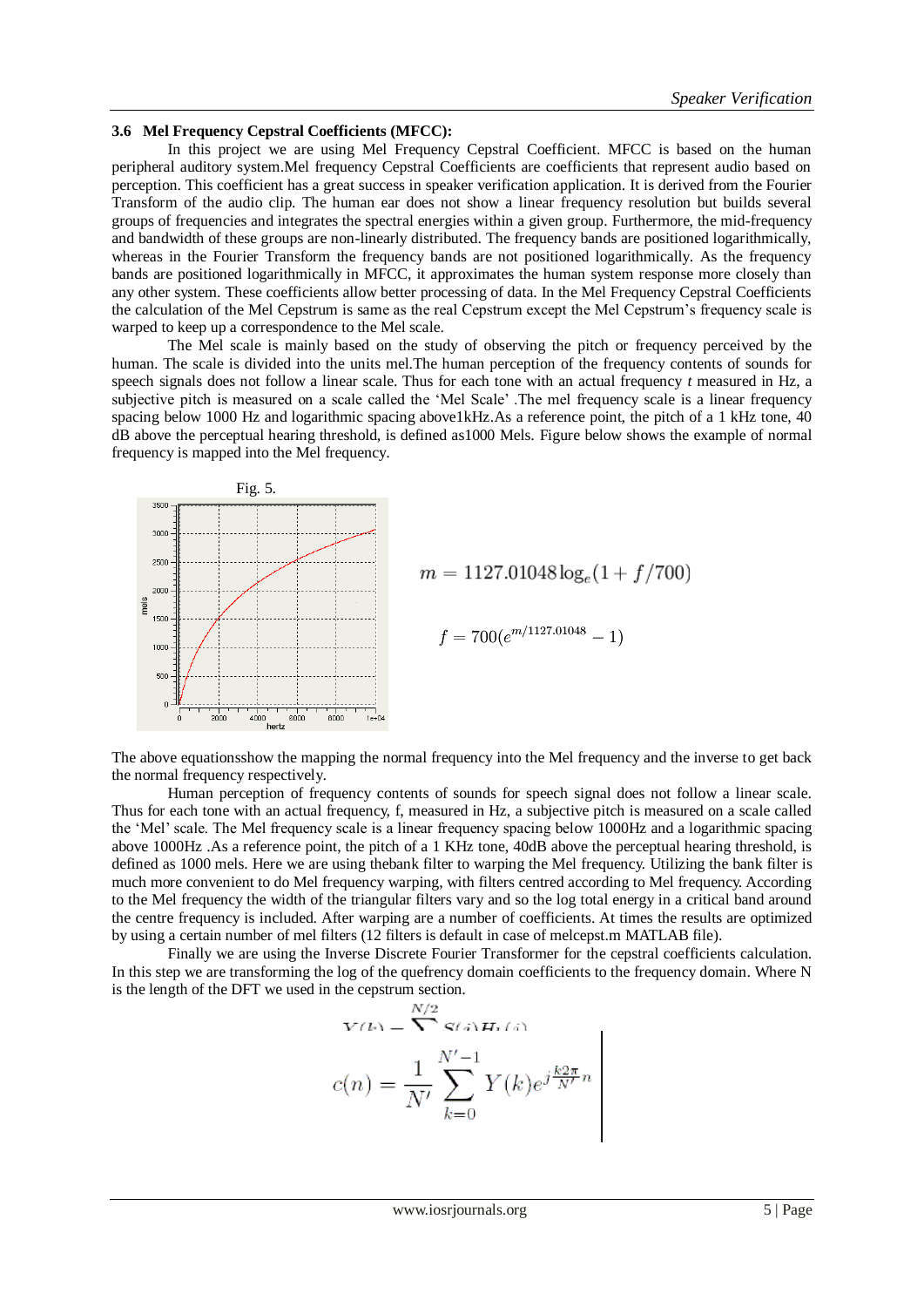Our approach is to simulate the subjective spectrum using a filter bank, one filter for each desired Melfrequency component. The filter bank has a triangular band pass frequency response and the spacing as well as the bandwidth is determined by a constant Mel frequency interval. The Mel scale filter bank is a series of l triangular band pass filters that have been designed to simulate the band pass filtering believed to occur in the auditory system. This corresponds to series of band pass filters with constant bandwidth and spacing on a Mel frequency scale.

The performance of the Mel-Frequency Cepstrum Coefficients (MFCC) may be affected by the number of filters. The experiments were conducted for 12, 22, 32, 40, 48, 64, 72 filters. The efficiency is good for 12 filters but to improve the efficiency further, the results obtained by varying the number of filters are taken into account. A certain voice characteristic may be best represented by the use of say 12 mel filters while another voice may be best represented by the use of say 64 mel filters. Thus, evaluating the distance by fixing the number of filters does not yield optimum result in above such cases. Hence, this approach helps in improving the efficiency of the system. When a speaker needs to be verified, then the distortion distance is calculated for varying number of filters like in the above order and minimum distance obtained against a speaker happens to match the claimed identity, then the speaker is verified. By this technique, the efficiency improves to around 85%.

## **3.7 Vector Quantization:**

A speaker recognition system must able to estimate probability distributions of the computed feature vectors. Storing every single vector that generate from the training mode is impossible, since these distributions are defined over a high-dimensional space. It is often easier to start by quantizing each feature vector to one of a relatively small number of template vectors, with a process called vector quantization. VQ is a process of taking



Fig.7. Fig.8.

a large set of feature vectors and producing a smaller set of measure vectors that represents the centroids of the distribution.

The technique of VQ consists of extracting a small number of representative feature vectors as an efficient means of characterizing the speaker specific features. By means of VQ, storing every single vector that we generate from the training is impossible.

By using these training data features are clustered to form a codebook for each speaker. In the verification stage, the data from the tested speaker is compared with the codebook of the speaker whose identity is claimed upon and measure the difference. This difference is then used to make the verification decision.

## **3.8 K-means Algorithm:**

The K-means algorithmis a way to cluster the training vectors to get feature vectors. In this algorithm clustered the vectors based on attributes into k partitions. It uses the *k* means of data generated from Gaussian

$$
V = \sum_{i=1}^{k} \sum_{j \in S_i} |x_j - \mu_i|^2
$$

distributions to cluster the vectors. The objective of the k-means is to minimize total intra-cluster variance, V. Where there are *k* clusters *Si*,  $i = 1, 2, \ldots, k$  and  $\mu i$  is the centroid or mean point of all the points.

The process of k-means algorithm used least-squares partitioning method to divide the input vectors

$$
_{i}x_{j}\in S_{i}
$$

into k initial sets. It then calculates the mean point, or centroid, of each set. It constructs a new partition by associating each point with the closest centroid. Then the centroids are recalculated for the new clusters, and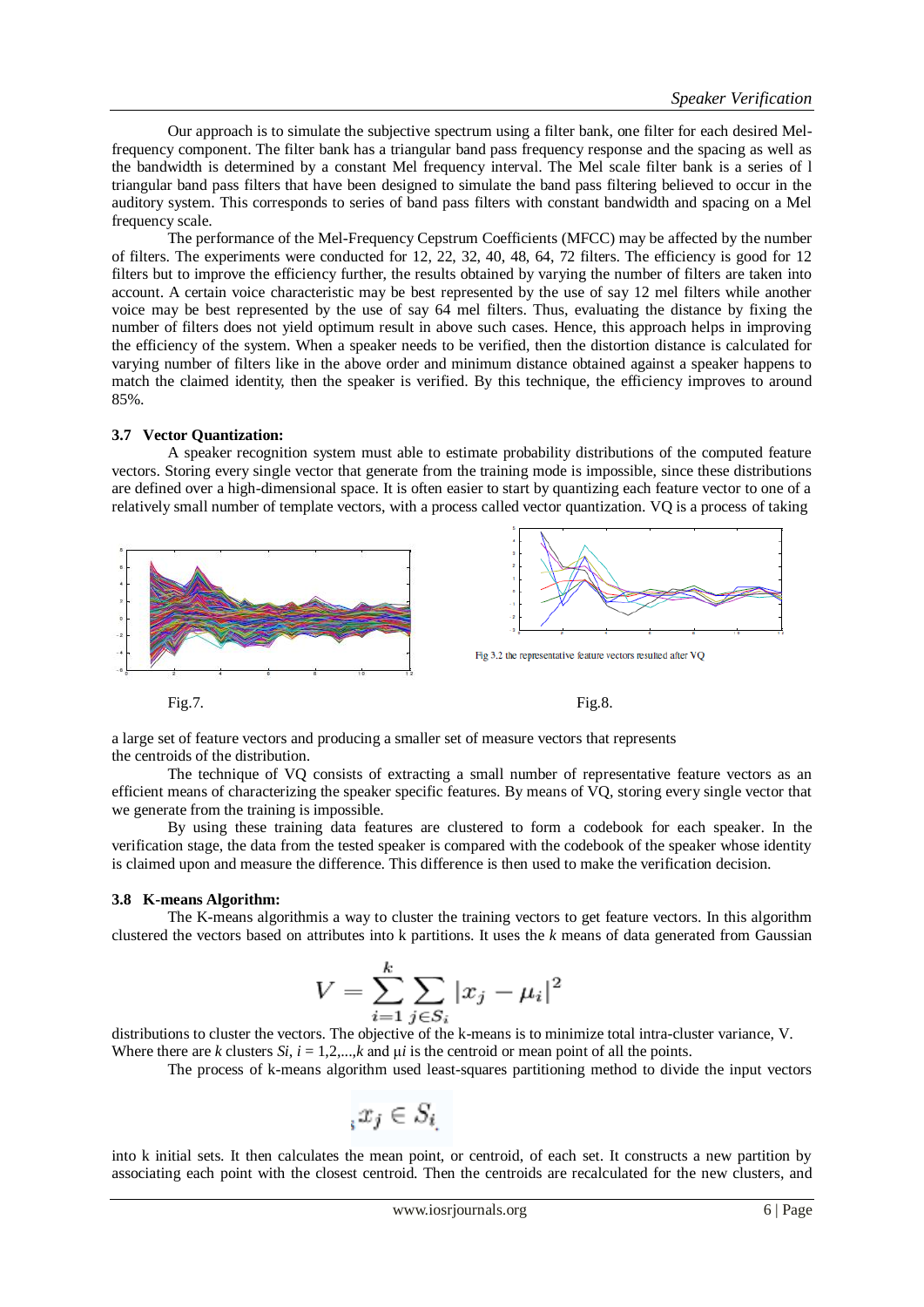algorithm repeated until when the vectors no longer switch clusters or alternatively centroids are no longer changed.

#### **1. Distance measure:**

In the speaker recognition phase, an unknown speaker's voice is represented by a sequence of feature vector {x1, x2 ….xi), and then it is compared with the codebook of the claimedspeaker fromthe database. In order to identify the unknown speaker, this can be done by measuring the distortion distance of two vector



setsand identifying the minimum Euclidean distance.

#### Fig.9.

The Euclidean distance is the "ordinary" distance between the two points that one would measure with a ruler, which can be proven by repeated application of the Pythagorean Theorem. The formula used to calculate the Euclidean distance can be defined as following:

$$
\sqrt{(p_1 - q_1)^2 + (p_2 - q_2)^2 + \dots + (p_n - q_n)^2} = \sqrt{\sum_{i=1}^n (p_i - q_i)^2}
$$

i.e. the Euclidean distance between two points  $P = (p1, p2...pn)$  and  $Q = (q1, q2...qn)$ . If the difference is below a threshold then, the speaker is verified/ matched.

## **2. Simulation Results:**

The project is implemented on MATLAB. The screenshot of the result is given below. The "d" variable is a 7x6 matrix which is the set of distortion distances for seven different number of filters i.e. 12, 22, 32, 40, 48, 64, 72. The six columns represent six different speakers. The speaker matches with the speaker 5 because the minimum

| 15.2315 | 14.2829 | 15.8745 | 28.5657 | 11,3137  | 13.8564 |
|---------|---------|---------|---------|----------|---------|
| 14,0000 | 13.8564 | 19.1833 | 20.7846 | 6.9282   | 23.5797 |
| 13.4164 | 14.2829 | 6.9282  | 6.9282  | 3.4641   | 20.7846 |
| 12,0000 | 13.8564 | 15.8745 | 6.9282  | 6.9282   | 8.9443  |
| 10.3923 | 14.2829 | 31.1769 | 38,3667 | 17.4356  | 3.4641  |
| 18.3303 | 13.8564 | 13.2665 | 31,7490 | 21.1660  | 23.5797 |
| 14.2829 | 3.4641  | 3.4641  | 34.6410 | $\Omega$ | 12.8062 |
|         |         |         |         |          |         |

distortion distance is found against speaker 5 and this matches the claimed identity.

## **IV. Conclusion:**

This paper has shown that the combination approach of MFCC and Distance measure can improve the performance of speaker verification systems. It helps in authentication services. The distortion distance calculation method for speaker verification is the simplest algorithm unlike Gaussian Mixture Models (GMM) and Hidden Markov Models (HMM). Techniques like Scaling and Spectral Subtraction and considering the results of various number of mel filters help in improving the efficiency of this algorithm, almost comparable to using the GMM and HMM models. By this technique, the efficiency is increased up to 88%. However the efficiency is high with less number of speakers to be verified against. Thus, this happens to be a simpler and yet efficient way for the speaker verification task and also is text independent and can be used for many applications like authenticating the user on a computer or many such simple, cost effective applications.